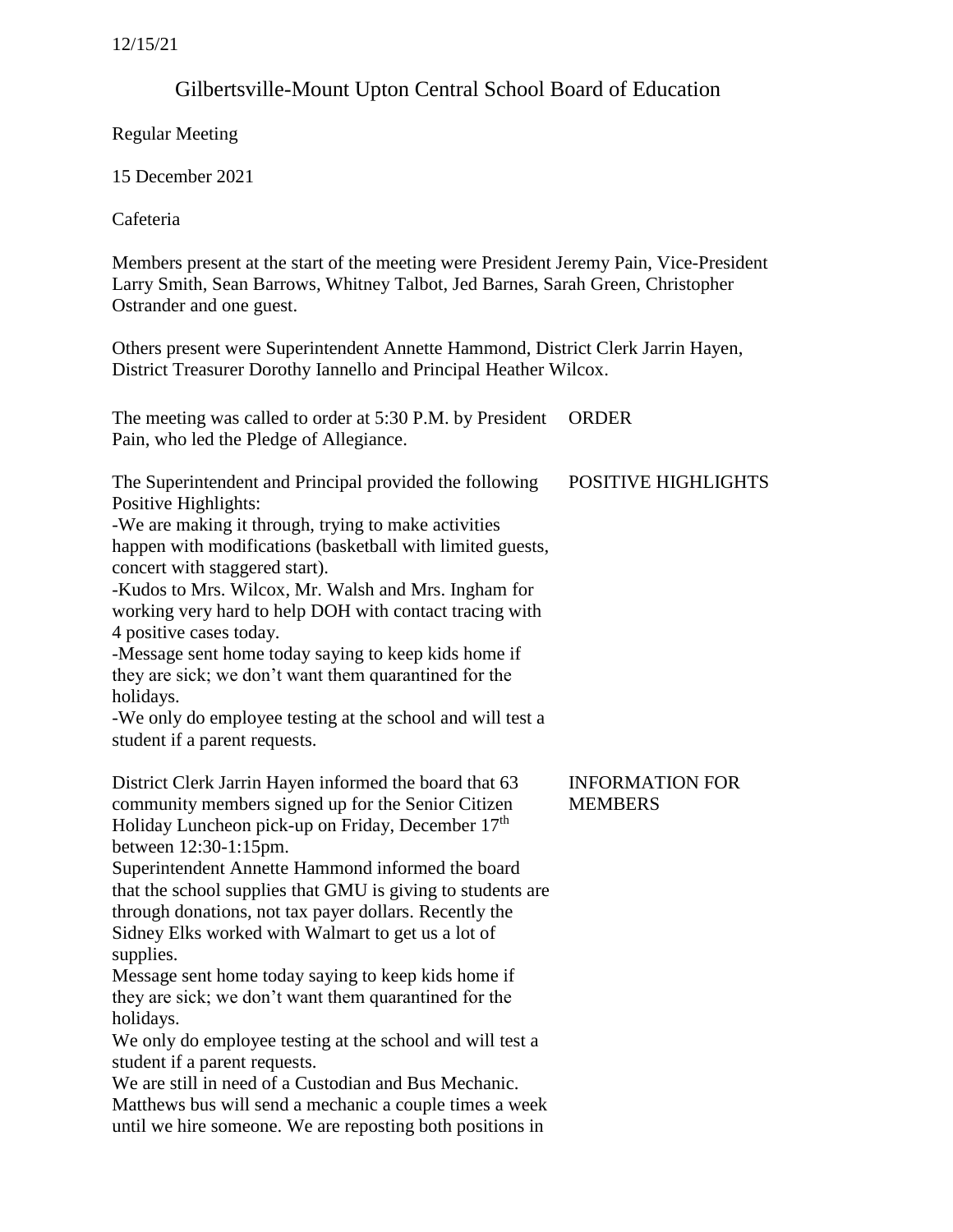#### 12/15/21

the Evening Sun/Penny Saver. Otsego County Department of Health is covering the costs BOARD DISCUSSION of COVID testing through the ELC Grant. We received new guidance today from the Governor; no more masks breaks. We will try to get kids outside as much as possible for breaks. The board discussed the following: -Updated Policy Review: Fixed Assets (BP 5250 Revised) -Second Reading: Pest Management (BP 5630) -First Reading: Student Dress Code (BP 7312): Upon the recommendation from the school attorney, last updated in 1993. Minutes from the 15 November 2021 regular meeting were unanimously approved on a motion by Barrows, seconded by Talbot. For the motion seven, opposed none. Motion carried. The proposed 15 December 2021 Regular Consent Agenda was unanimously adopted as amended on a motion by Talbot, seconded by Barnes. For the motion seven, opposed none. Motion carried. Board Member Barrows made the motion, seconded by Board Member Talbot, RESOLVED: Upon the recommendation of the Superintendent of Schools, to accept/approve the 15 December 2021 CSE/CPSE Consent Agenda. The meeting dates include 10, 12 November & 7 December 2021. For the motion seven, opposed none. Motion carried. Board Member Smith made the motion, seconded by Board Member Talbot, RESOLVED: Upon the recommendation of the Superintendent of Schools, to accept/approve the 15 December 2021, Financial Consent Agenda. For the motion seven, opposed none. Motion carried. **Financial Reports**  To accept the financial reports for November 2021. **Donation**  To accept the \$400.00 donation from Mark and Lynne Talbot for the GMU Backpack Program. MINUTES AGENDA CSE/CPSE CONSENT AGENDA FINANCIAL CONSENT AGENDA

## **Donation**

To accept the donation of school supplies from the Sidney Elks.

#### **Surplus**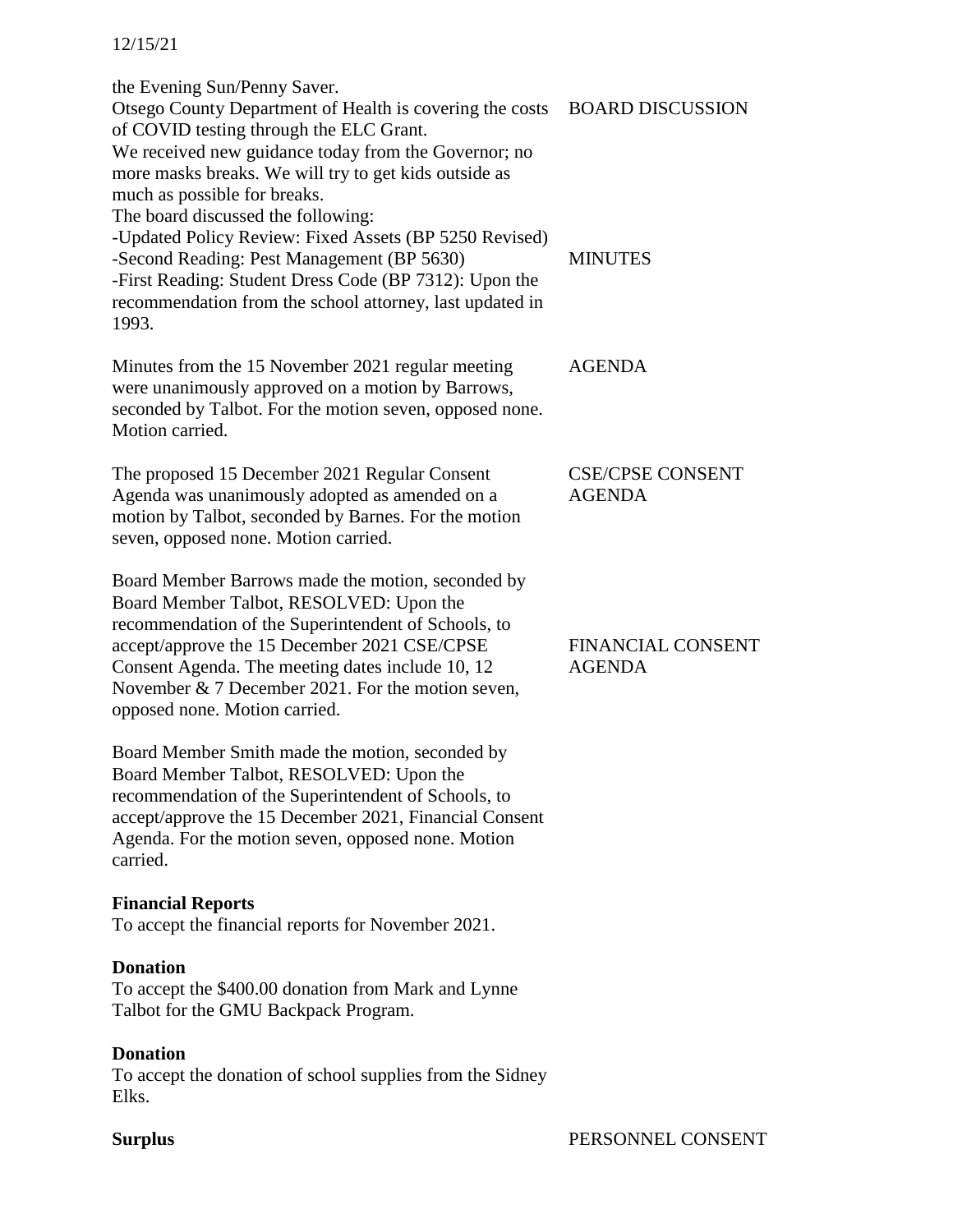#### 12/15/21

To approve the red tables (approximately 20) and chairs (approximately 150) purchased in 1994 as surplus to be disposed of accordingly.

AGENDA

Board Member Barrows made the motion, seconded by Board Member Talbot, RESOLVED: Upon the recommendation of the Superintendent of Schools, to accept/approve the 15 December 2021, Personnel Consent Agenda as amended. For the motion seven, opposed none. Motion carried.

## **Amend Leave of Absence**

To amend Tyler Lindsley's leave of absence approved on September 15, 2021 from September 21, 2021 through November 30, 2021 to September 21, 2021 through January 1, 2022.

## **Coaching Recommendations**

To appoint the following coach for the 2021-2022 winter sports season, effective November 22, 2021: Indoor Track – Tara Finch

All coaches are pending the following requirements: first aid certification, CPR/AED certification, concussion certification, DASA certification and fingerprint clearance.

# **Mentor**

To appoint Lisa Ruland as mentor to Tiffany LaVancha for the 2021-2022 school year.

# **Resignation**

To accept the resignation of Jeffrey Utter, Bus Driver/Mechanic, effective end of day, Tuesday, December 21, 2021.

# **Bus Driver**

To appoint David Haynes as a Bus Driver, effective December 16, 2021. All benefits are per the current CSEA contract.

## **Substitute Driver (van/car)**

To appoint David Green as substitute van/car driver, effective January 5, 2022.

## **Substitute**

To appoint Harvey Sandig as a **non-certified** substitute, effective December 16, 2021.

## **Drama Club Advisor**

NEW ITEMS CONSENT AGENDA